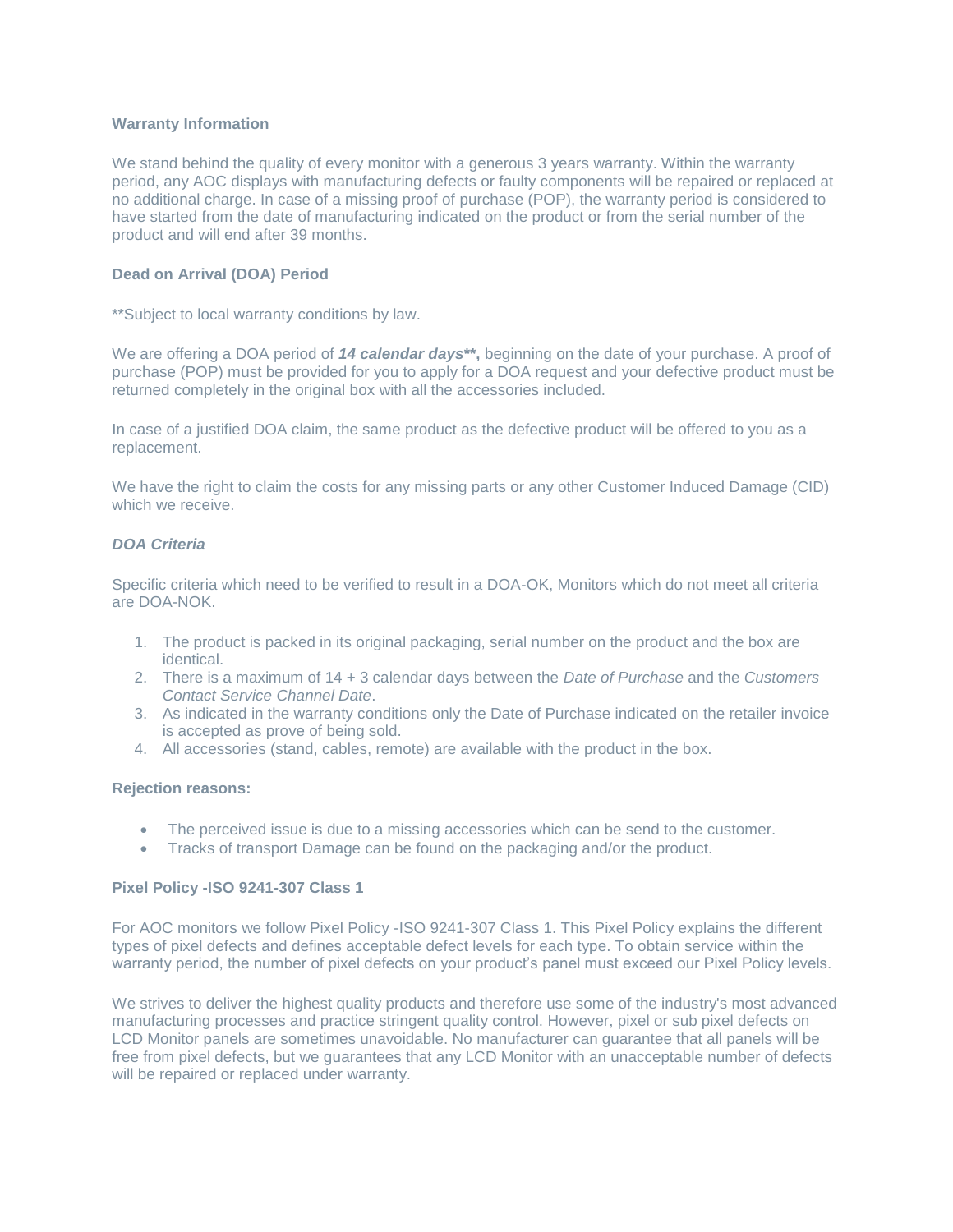## **Types of Pixel and Sub Pixel**

- Bright Full Pixel: all 3 Sub Pixel Red Green Blue are permanently lit, which creates a Bright Full Pixel
- Black Full Pixel: all 3 Sub Pixel Red Green Blue are permanently unlit, which creates a Black Full Pixel
- Sub Pixel: all other combinations of lit and dark Sub Pixels appear as other colors



## **Types of Pixel Defects with acceptable level**

- Bright Dot Defects: appear as a Full Pixel or Sub Pixel that remains permanently lit, resulting in a white or colored dot on a Black background.
- Black Dot Defects: appear as a Full Pixel or Sub Pixel that remains permanently unlit, resulting in a black or colored dot on a White background.

| ISO 9241-307<br>Class <sub>1</sub> | Defect Type 1<br>Bright Full<br>Pixel | Defect Type 2<br><b>Black Full Pixel</b> | Defect Type 3<br><b>Bright Sub</b><br>Pixels | Defect Type 4<br><b>Black Sub</b><br>Pixels | Defect Type 5<br><b>Total Sub Pixels</b> |
|------------------------------------|---------------------------------------|------------------------------------------|----------------------------------------------|---------------------------------------------|------------------------------------------|
| Acceptable<br>Level                |                                       |                                          |                                              |                                             |                                          |

### **What is excluded?**

Your warranty applies when the product has been handled properly for its intended use and in accordance with the operating instructions. Your warranty does not cover for the losses consequent in nature, including but not limited to loss of data or loss of business. Your warranty does not apply if:

- The proof of purchase (POP) documents have been altered in any way or made illegible;
- The model-and/or serial number on the product has been altered, removed or made illegible;
- Unauthorized service organizations or persons have carried out repairs or product modifications and alterations;
- The defect is caused by abuse or misuse of the product or by environmental conditions that are not in conformance with the recommended operations of the product;
- The defect is caused by connection to peripherals, additional equipment or accessories other than those recommended in the user manual;
- The defect is caused by an external enclosure, assembled around the product which has not been recommended in the user manual;
- The product has been damaged -including but not limited to damage by pets, lightning, abnormal voltage, water or fire, natural disaster or transport accident.